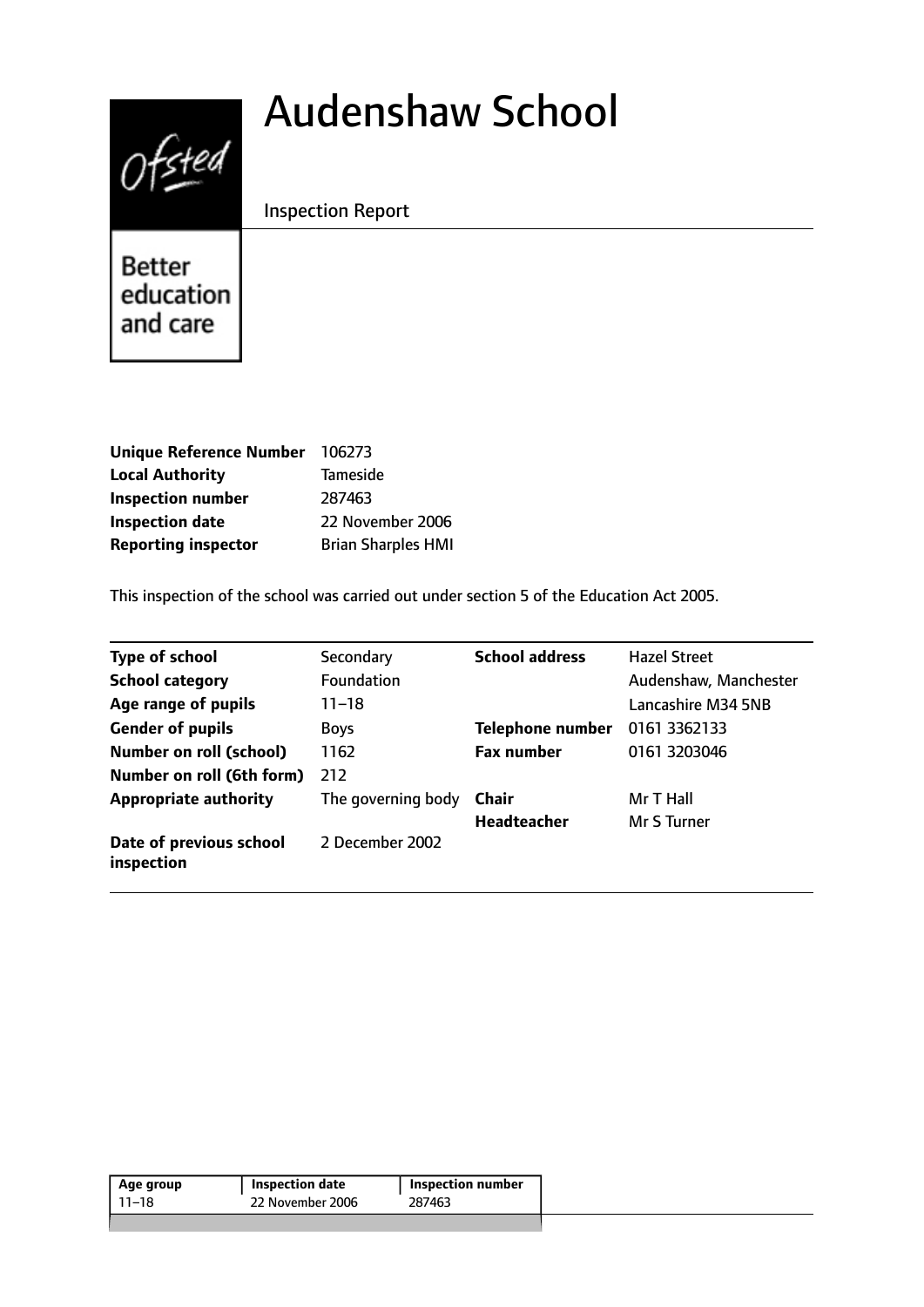© Crown copyright 2006

Website: www.ofsted.gov.uk

This document may be reproduced in whole or in part for non-commercial educational purposes, provided that the information quoted is reproduced without adaptation and the source and date of publication are stated.

Further copies of this report are obtainable from the school. Under the Education Act 2005, the school must provide a copy of this report free of charge to certain categories of people. A charge not exceeding the full cost of reproduction may be made for any other copies supplied.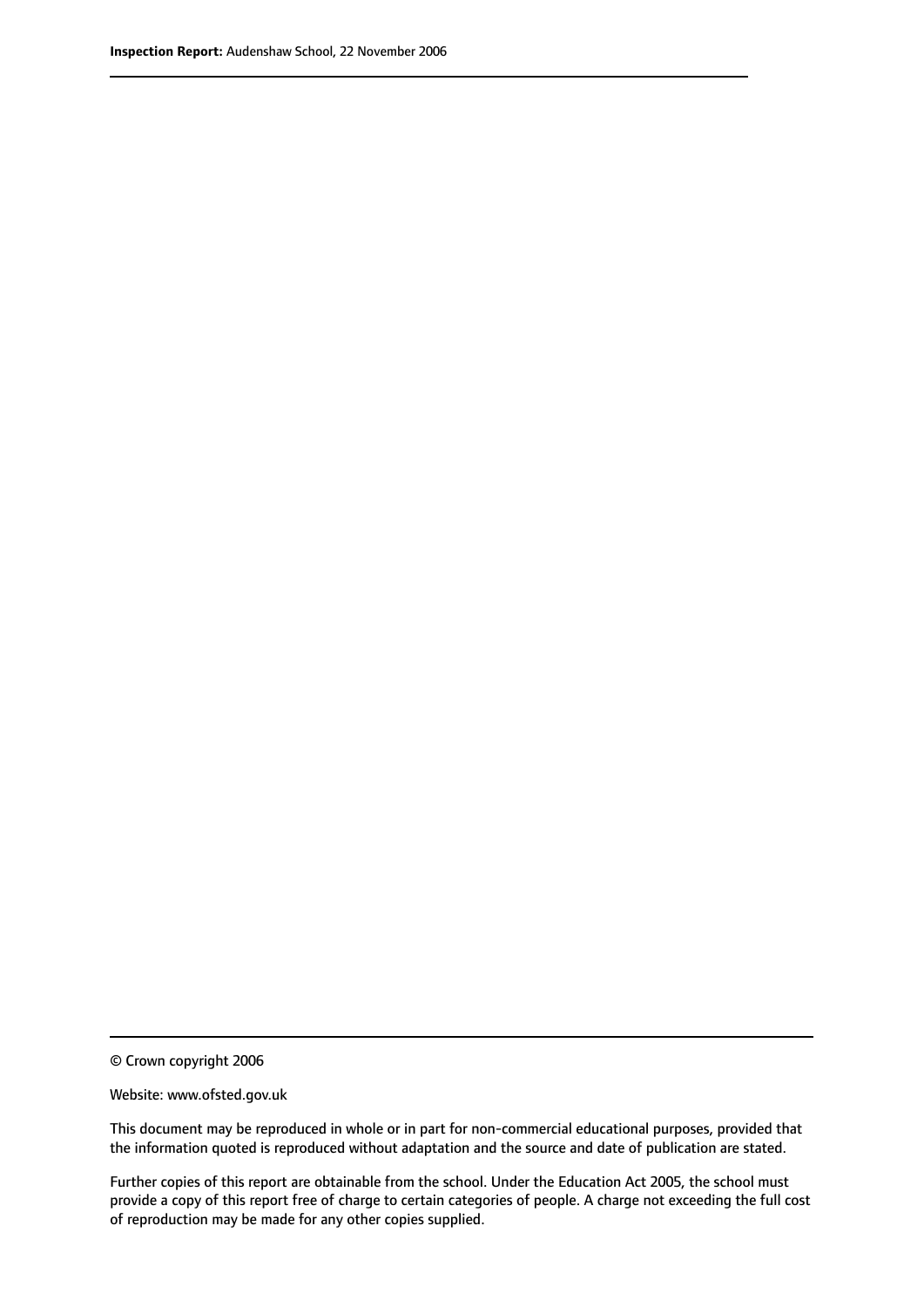# **Introduction**

The inspection was carried out by one of Her Majesty's Inspectors of Schools and one Additional Inspector.

# **Description of the school**

This is a larger than average sized school which includes a mixed gender sixth form. The majority of students come from wards which have broadly average levels of social and economic deprivation. The attainment of students on entry to the school is slightly above national averages. The percentage of students with learning difficulties and/or disabilities or who are eligible for free school meals is below national averages. The percentage of students from minority ethnic groups is well below the national average.

# **Key for inspection grades**

| Grade 1 | Outstanding  |
|---------|--------------|
| Grade 2 | Good         |
| Grade 3 | Satisfactory |
| Grade 4 | Inadequate   |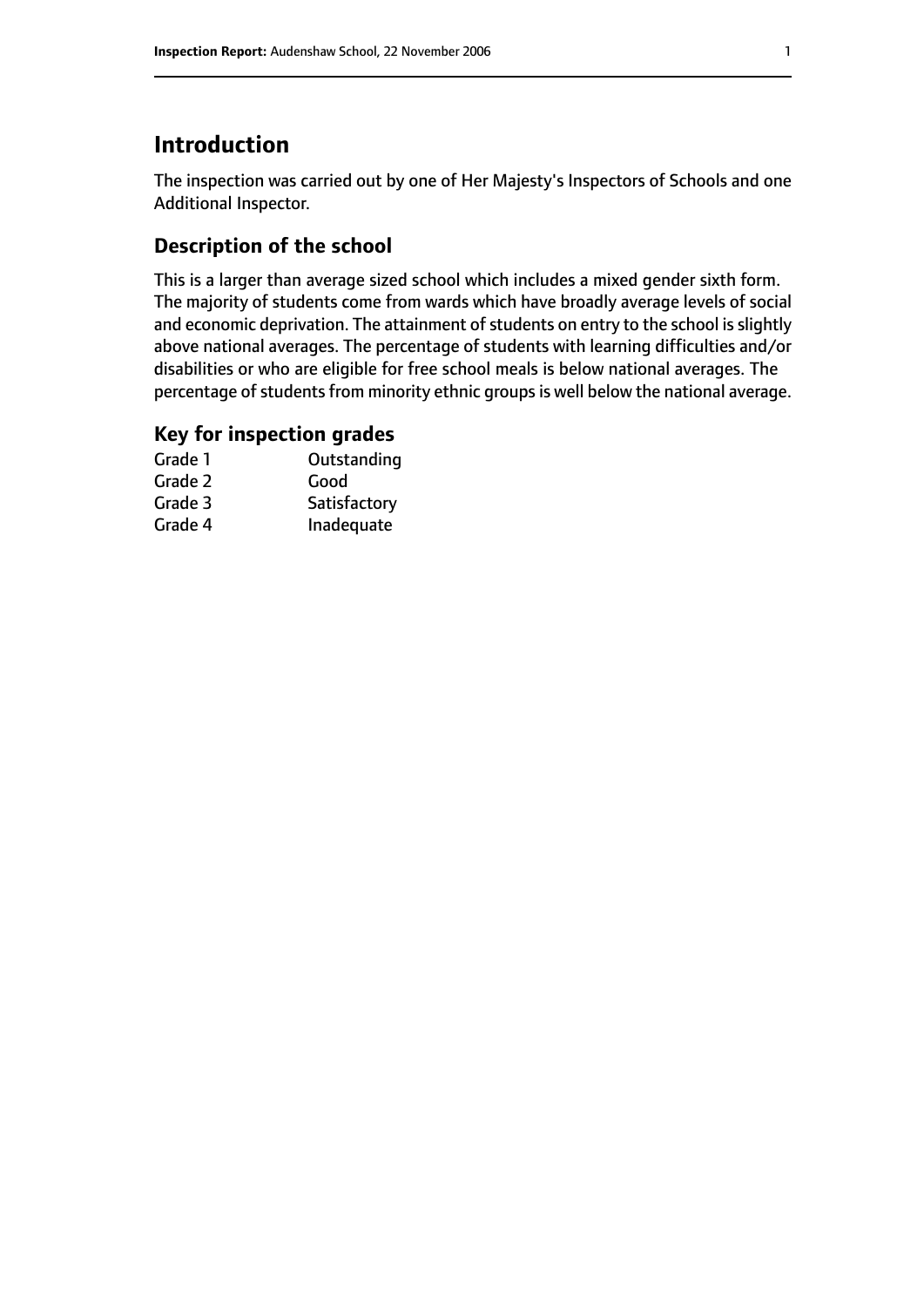# **Overall effectiveness of the school**

#### **Grade: 1**

'Audenshaw is an excellent school. There isn't another school in the area that offers the same excellent standards, expectations of behaviour or commitment by staff to the education of its students.' This comment from one parent sums up just why the inspection finds that this is an outstanding school.

When entering the school there is at once a feeling of orderliness, warmth and a caring atmosphere. Students are cheerful, polite, well behaved and enjoy being at the school. This attitude carries through into lessons where students are hard working and well motivated by the activities presented to them by teachers. The care, guidance and support that staff provides for students is excellent. Students say that they feel safe and secure in the school, knowing that the majority of problems will be sorted out quickly by a member of staff. This ethos is transferred into the classroom, where students are well supported in their learning and encouraged to produce some very good results. Students' personal development and well-being are also outstanding.

The overall quality of teaching and learning across the school is excellent. Teachers are respected by the students and lessons are planned to meet the students' different needs while at the same time encouraging them to achieve to their highest ability. Teachers manage their work well on a daily basis and regularly check how well students are doing. One parent wrote, 'The school provides an excellent environment for learning and encourages the boys to maximise their potential.'

The overwhelming majority of students and parents are proud of the school and glad to be a part of it. This is reflected in the good levels of pupil attendance, behaviour around the school and the very high number of positive responses in the parent questionnaires. At present the students have only had a voice on school matters through the sixth form representatives. However, the school has plans in place to change this and ensure that all year groups are represented on a proposed new school council.

The overall standard of work ranges from good to outstanding. Importantly, students make outstanding progress by the time they leave school or the sixth form. Students are offered a curriculum which is presently traditional in nature but meets all statutory requirements. Aspects such as the work-related curriculum and access to vocational courses are underdeveloped in the school.

The headteacher and his management team provide excellent leadership. Thisleadership is a major reason why standards of education and care remain so high across the school. Governors are well established as 'critical friends' to the school and carry out their legal duties efficiently. Similarly, middle leaders are developing in their role and know their subject areas well. However, there is scope for them be involved more in the overall self-evaluation of the whole school. Nevertheless, the senior leadership has completed an accurate evaluation of the school which demonstrates that it knows the strengths and weaknesses well. There is the right mix of personnel and skills among the leadership to deliver further excellent improvement in the future.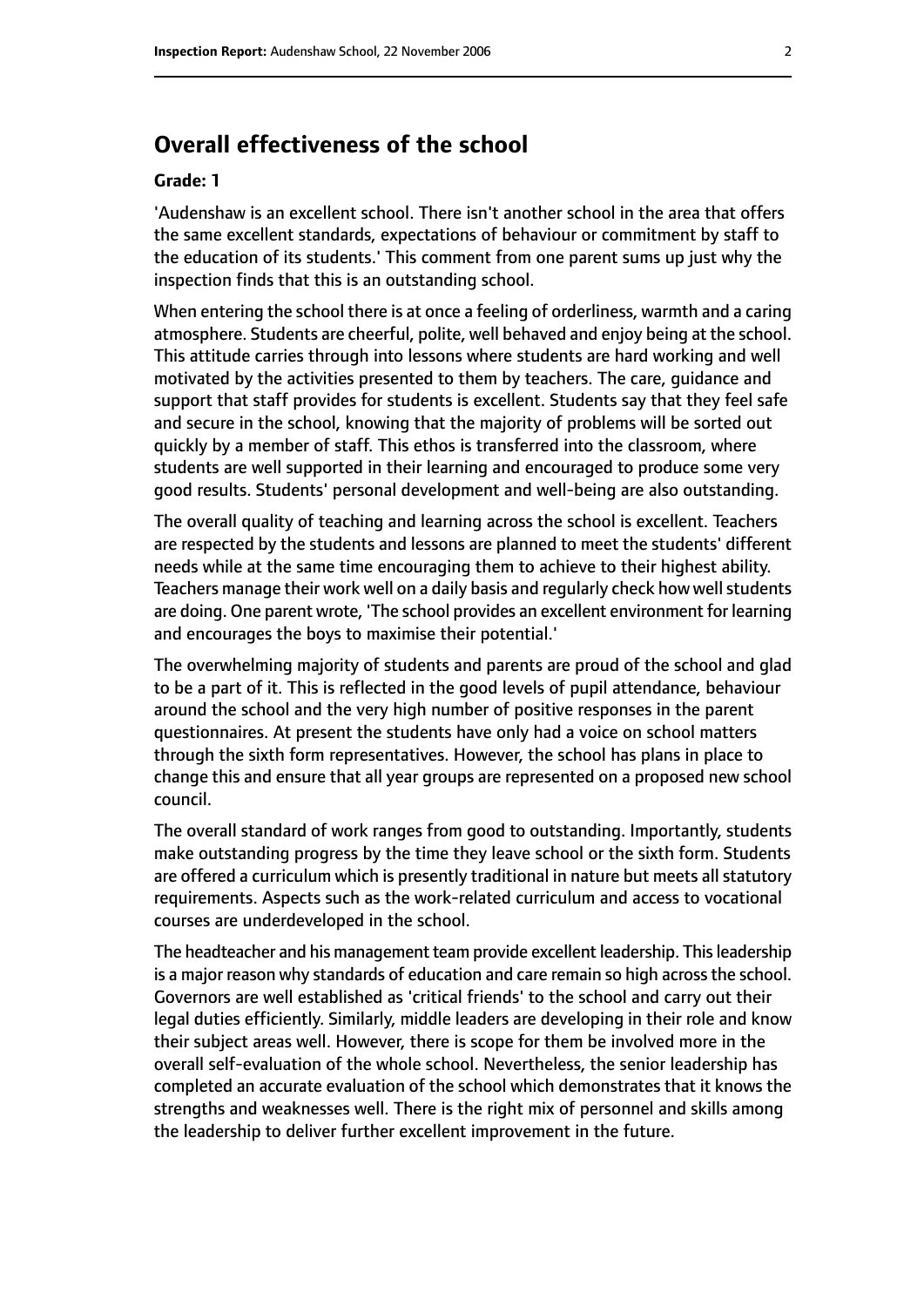#### **Effectiveness and efficiency of the sixth form**

#### **Grade: 1**

The quality of leadership, management and teaching across the sixth form is outstanding. A large number of students chose to stay on into the sixth form following very comprehensive and high quality advice prior to selecting courses. All students attend a residential induction process so that they are very clear about the school's expectations of them before entering the sixth form. The great majority of students enter the sixth form having achieved good or very good standards of attainment by the time they leave Year 11. This pattern of performance continues so that, by the end of Year 13, students make outstanding progress and produce some outstanding results at A level. The quality of care, guidance and individual support for the students is excellent. One student commented, 'we have structured support in our free time which keeps us focused on our work'. Students' progress is monitored rigorously. They know their A-level targets and what they must do to reach them. The sixth form provides excellent value for money.

#### **What the school should do to improve further**

- Develop the vocational curriculum at Key Stage 4.
- Ensure that whole school self-evaluation includes involvement and inputs from a wider audience.

# **Achievement and standards**

#### **Grade: 1**

#### **Grade for sixth form: 1**

Students enter the school with standards of attainment which are slightly above national average. They make outstanding progress during their time at Audenshaw and reach well above average standards by the time they leave Year 11. In 2005, the progress students made placed the school in the top 10% band of schools nationally. Unvalidated data for 2006 indicates that this will be maintained. In 2005 performance in the three core subjects at Key Stage 3 was well above national averages. Last year the performance in English dipped, with 10% fewer students achieving Level 5 or above. Nevertheless, standards of attainment and rates of progress by the end of Year 9 remain good. The standards of attainment at the end of Key Stage 4 range from good to very good. Students continue to make very good progress by the time they leave school. In 2005, the percentage of students attaining five or more A\* to C GCSEs fell by 5% from the previous year to 75%. However, this figure was maintained last year and still represents attainment which is well above national averages. The picture in the sixth form is even better, where students' progress and standards of attainment last year are both outstanding by the end of Year 13.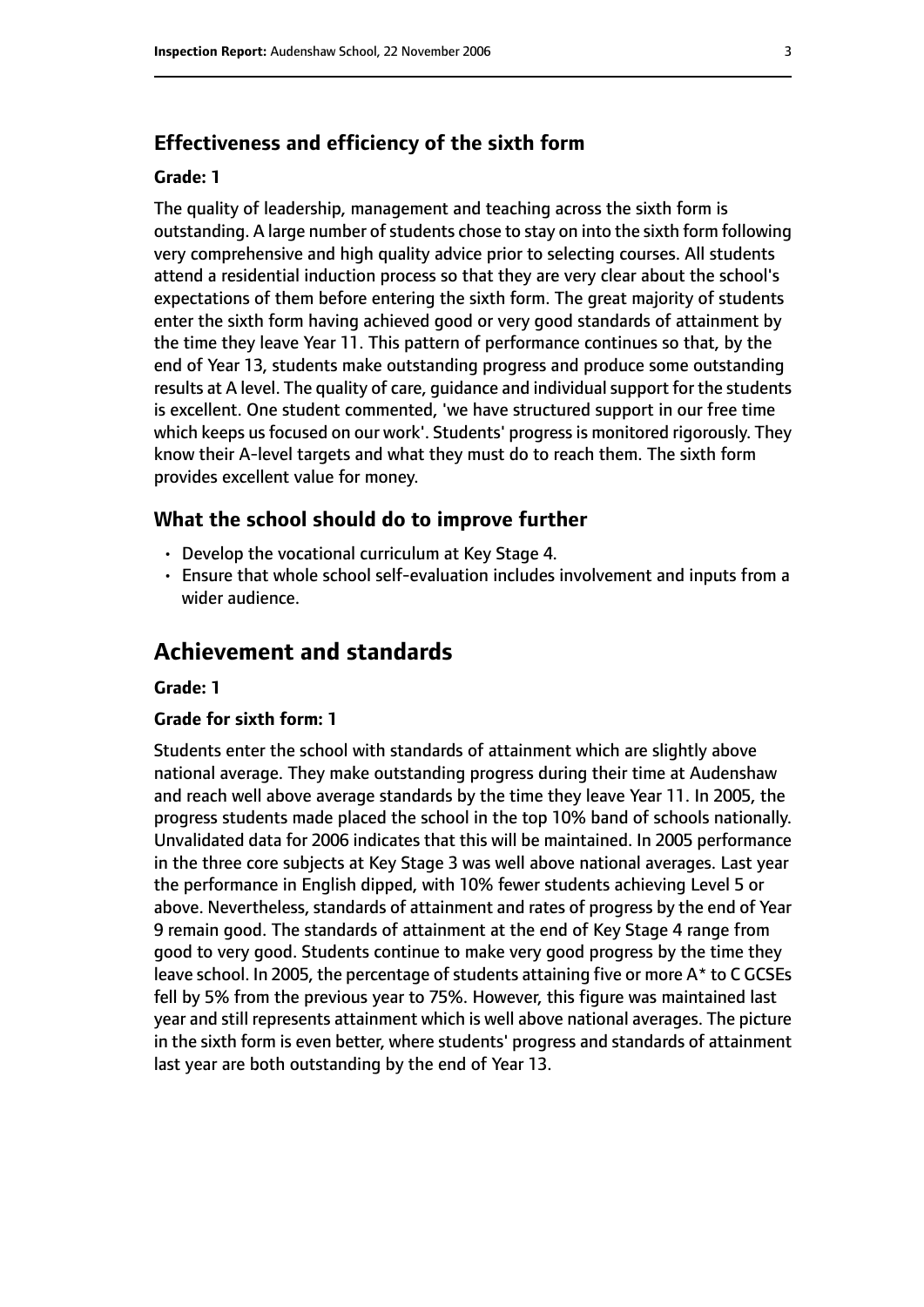# **Personal development and well-being**

#### **Grade: 1**

#### **Grade for sixth form: 1**

Personal development and well-being are outstanding. Excellent behaviour, positive attitudes to learning and good relationships underpin this happy school. Students enjoy their time in school, not only in lessons but in the range of other activities on offer. One parent wrote, 'our son has become an enthusiastic, happy boy at Audenshaw who gets up independently at 6.30am in a hurry to start school'. Attendance is consistently well above the national average. The school actively promotes healthy living through the recently revamped dinner menu and high levels of pupil participation in physical education and extra-curricular sport.

Students respond positively to the opportunities provided for them to play an active part in school life and the wider community. They readily give their time to fundraising activities. Students appreciate the support provided by the well-established peer counselling system. They generally feel safe and benefit from a friendly cooperative atmosphere where bullying is rare. Work experience in Year 10 and an effective careers education programme ensures that students develop some of the skills needed for the world of work. Students' spiritual, moral social and cultural development is good. They reflect on their own and others' actions and have a strong appreciation of how to treat others. Until now pupil opinion has only been sought from the sixth form and students from Years 7 to 11 have had little input. The school now has well developed plans to include students from all year groups on the school council.

# **Quality of provision**

#### **Teaching and learning**

#### **Grade: 1**

#### **Grade for sixth form: 1**

The outstanding quality of teaching and learning is making a major contribution to high standards and achievement across the school. Teachers have a good knowledge and grasp of their subject. They use a range of teaching and learning methods to motivate and engage students. The majority of students make very good progress in relation to their ability. The school has introduced a common approach to the setting of targets and checking individual pupil progress. As a result, students know how to improve their work because of the good advice and guidance and the specific learning targets set by teachers. Parents receive regular reports on their child's effort and progress in all subjects. 'The school is very good at listening to concerns and the effort grade system, reports and parents' evenings are very useful and informative' wrote one parent.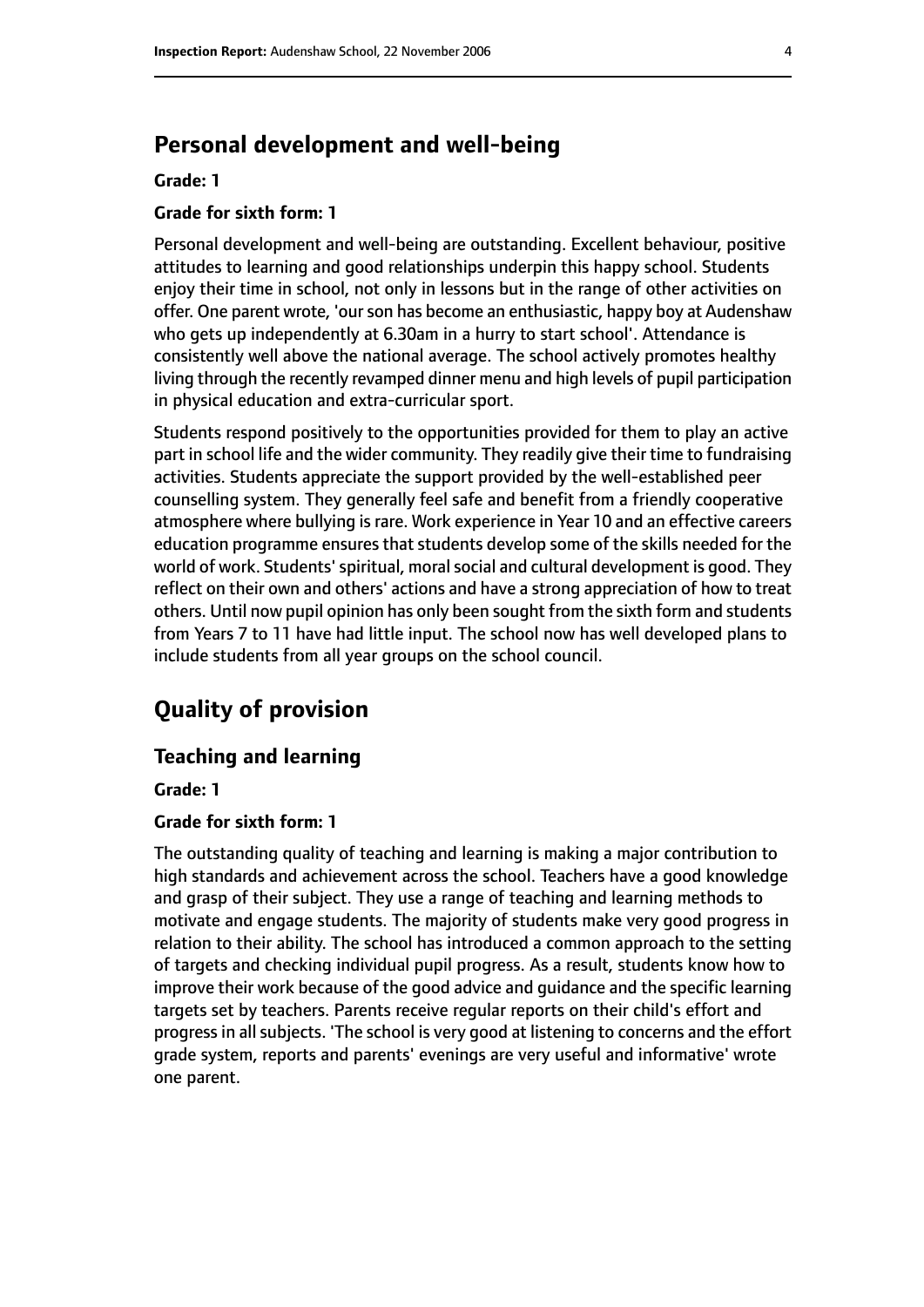#### **Curriculum and other activities**

#### **Grade: 2**

#### **Grade for sixth form: 2**

The curriculum in Years 7 to 11 meets statutory requirements. Provision for information and communication technology (ICT) was an issue in the previous inspection. However, the school has now introduced ICT courses for all students in Year 10 leading to accreditation at the end of Year 11. Furthermore, access to ICT for all subject areas has improved with the recent addition of two ICT suites.

At present, vocational courses are underdeveloped either at GCSE or in the sixth form, but the school is attempting to address this through its specialist college bid. The school successfully encourages wide participation in a range of extra-curricular activities that enrich the lives of students and contributes significantly to their enjoyment and achievement. One pupil said, 'There are loads of extra-curricular activities and teachers dedicate hours and hours to activities after school.'

#### **Care, guidance and support**

**Grade: 1**

#### **Grade for sixth form: 1**

'The whole ethos of the school is captured by a caring, supportive and a well-disciplined structure.' This statement from one parent summarises the outstanding care, guidance and support provided by the school. One pupil said, 'This is a friendly school and teachers know you as individuals.' Students know they can turn to an adult in confidence if necessary. Collaboration with outside support agencies is excellent and vulnerable children receive sensitive help and support. Child protection arrangements are in place and fully understood by staff. Guidance is very effective when students enter the school and when they make their option choices. Students are well supported to make informed decisions about their future and as a result, confidently transfer on to the sixth form or employment. Students are aware of their targets and what they must do to improve. The school works well with parents who are overwhelmingly supportive of the school. There is very good collaboration between the sixth form and the main school. Peer mentoring for younger students and support with reading are just some examples. One pupil said, 'We have a good community feel to the school and everyone plays their part.'

# **Leadership and management**

#### **Grade: 1**

#### **Grade for sixth form: 1**

There is a common vision which is focused upon achieving the best standards for all students. This is a commonly shared ethos which filters across all subjects and all levels of management. This is evidenced by the high standards of achievement across the school and sixth form. There is a good quality strategic development plan which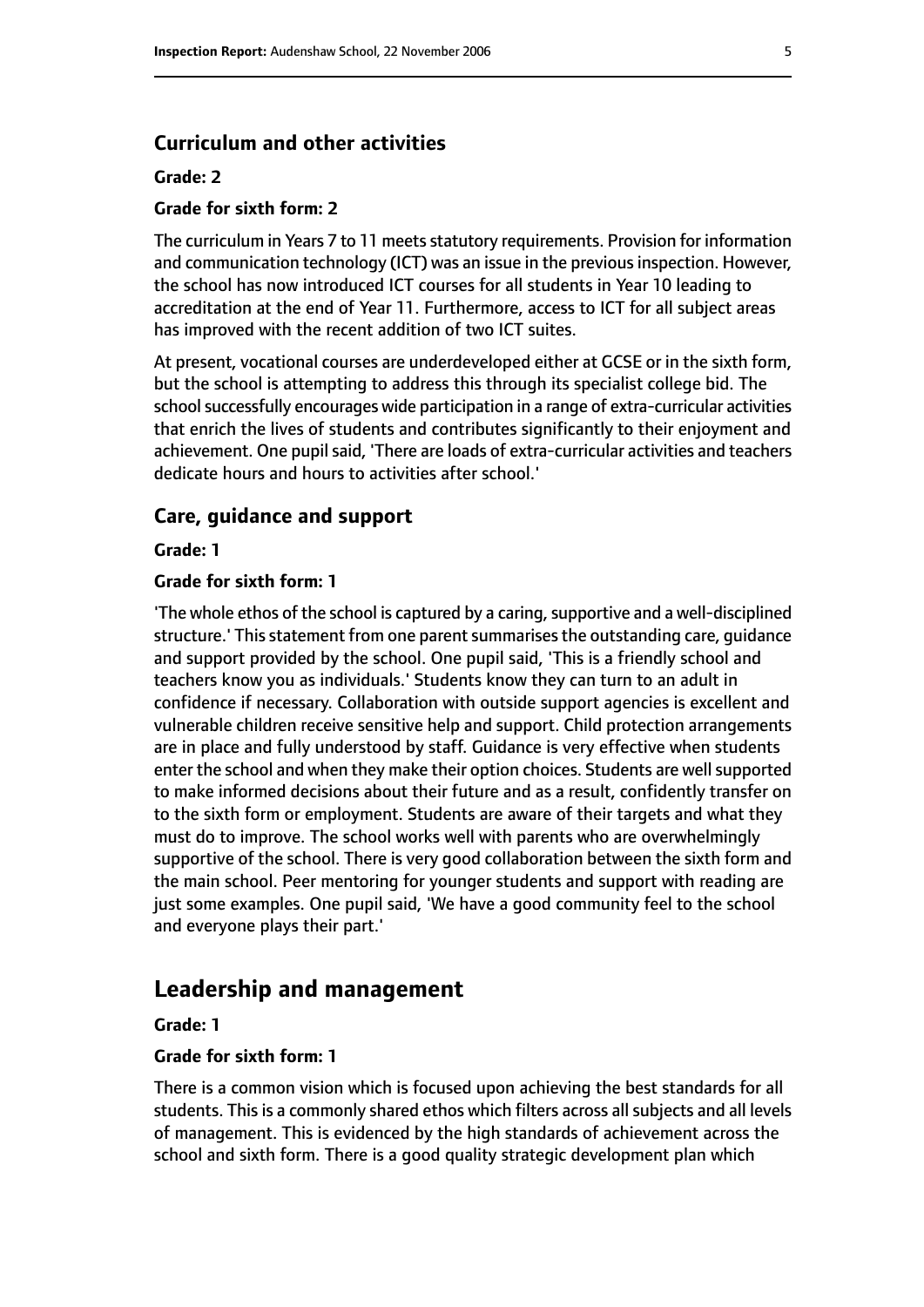identifies well the priorities for moving the school forward. Subject leaders, in turn, produce good development plans which link well to the whole school priorities.

Systems and procedures for monitoring performance and progress are very well established and very effective. This includes the work of senior managers, governors and middle managers. Performance management is well established for teachers, with line management roles clearly defined. This is not yet established for non-teaching staff. The senior management and governors' knowledge of the school is excellent as seen through the school's recent self- evaluation report. However, middle leaders and other partners are not yet fully involved in the production of this report. The school is generally very good at keeping parents informed and seeking their opinions on school matters. However, through the parental questionnaires, a small minority (8%) of parents felt that their concerns were not always taken into account.

The governing body is very effective as a critical friend and offers rigorous challenge to the school. It is supportive of the school and monitors all aspects of school life well, ensuring that it offers excellent value for money. The leadership of the school has made good progress in addressing the issues from the previous inspection. The capacity for the school to improve further is outstanding.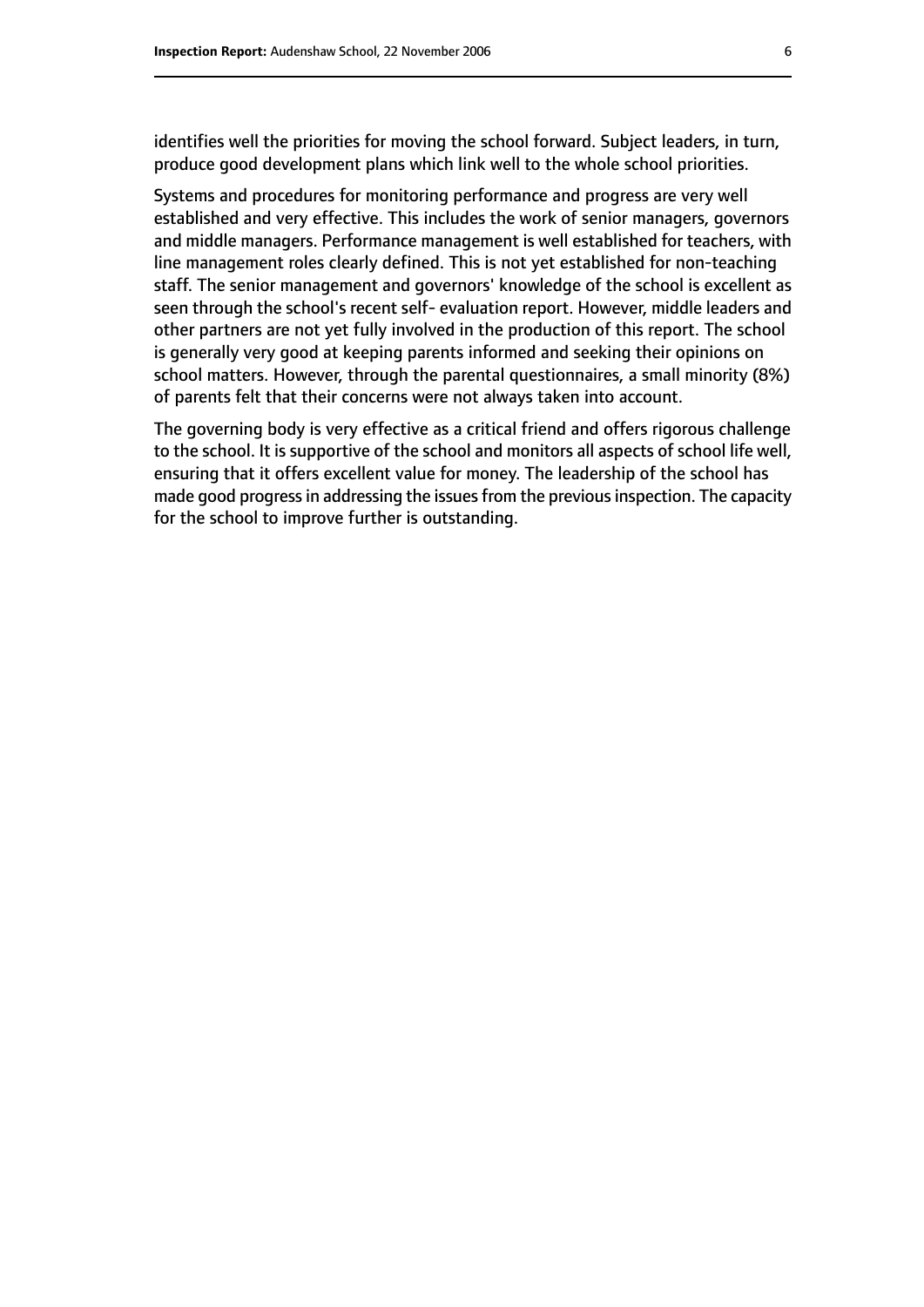**Any complaints about the inspection or the report should be made following the procedures set out inthe guidance 'Complaints about school inspection', whichis available from Ofsted's website: www.ofsted.gov.uk.**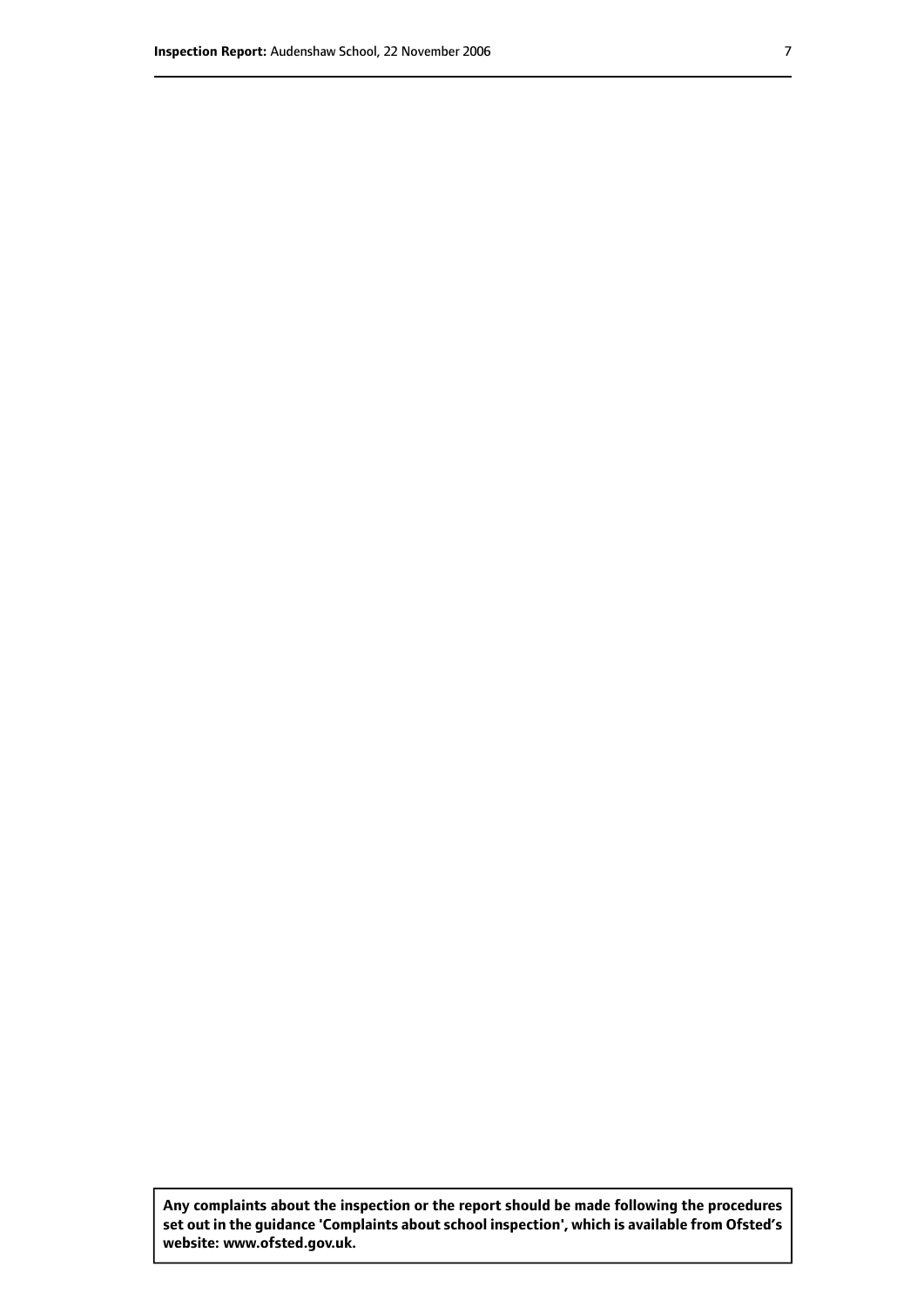# **Inspection judgements**

| Key to judgements: grade 1 is outstanding, grade 2 good, grade 3 satisfactory, $\mid$ | <b>School</b>  | $16-19$ |
|---------------------------------------------------------------------------------------|----------------|---------|
| and grade 4 inadeguate                                                                | <b>Overall</b> |         |

# **Overall effectiveness**

| How effective, efficient and inclusive is the provision of<br>education, integrated care and any extended services in meeting<br>the needs of learners? |     |    |
|---------------------------------------------------------------------------------------------------------------------------------------------------------|-----|----|
| How well does the school work in partnership with others to<br>promote learners' well-being?                                                            |     |    |
| The effectiveness of the school's self-evaluation                                                                                                       |     |    |
| The capacity to make any necessary improvements                                                                                                         |     |    |
| Effective steps have been taken to promote improvement since<br>the last inspection                                                                     | Yes | ΝA |

# **Achievement and standards**

| How well do learners achieve?                                                                               |  |
|-------------------------------------------------------------------------------------------------------------|--|
| The standards <sup>1</sup> reached by learners                                                              |  |
| How well learners make progress, taking account of any significant<br>variations between groups of learners |  |
| How well learners with learning difficulties and disabilities make<br>progress                              |  |

# **Personal development and well-being**

| How good is the overall personal development and<br>well-being of the learners?                                  |  |
|------------------------------------------------------------------------------------------------------------------|--|
| The extent of learners' spiritual, moral, social and cultural<br>development                                     |  |
| The behaviour of learners                                                                                        |  |
| The attendance of learners                                                                                       |  |
| How well learners enjoy their education                                                                          |  |
| The extent to which learners adopt safe practices                                                                |  |
| The extent to which learners adopt healthy lifestyles                                                            |  |
| The extent to which learners make a positive contribution to<br>the community                                    |  |
| How well learners develop workplace and other skills that will<br>contribute to their future economic well-being |  |

# **The quality of provision**

| How effective are teaching and learning in meeting the<br>full range of the learners' needs?          |  |
|-------------------------------------------------------------------------------------------------------|--|
| How well do the curriculum and other activities meet the<br>range of needs and interests of learners? |  |
| How well are learners cared for, guided and supported?                                                |  |

 $^1$  Grade 1 - Exceptionally and consistently high; Grade 2 - Generally above average with none significantly below average; Grade 3 - Broadly average to below average; Grade 4 - Exceptionally low.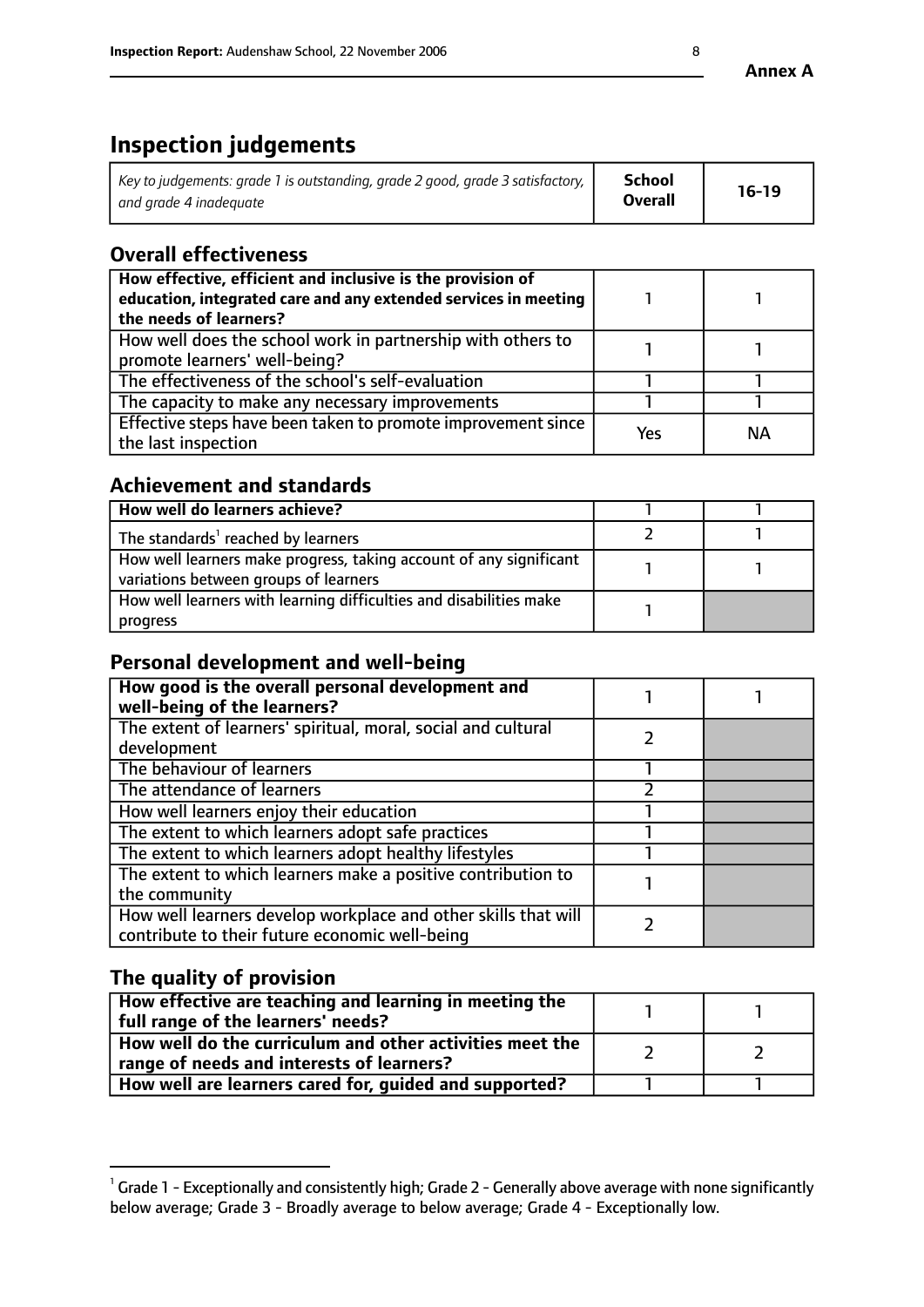# **Leadership and management**

| How effective are leadership and management in raising<br>achievement and supporting all learners?                                                 |     |            |
|----------------------------------------------------------------------------------------------------------------------------------------------------|-----|------------|
| How effectively leaders and managers at all levels set clear<br>direction leading to improvement and promote high quality of<br>care and education |     |            |
| How effectively performance is monitored, evaluated and<br>improved to meet challenging targets                                                    |     |            |
| How well equality of opportunity is promoted and discrimination<br>tackled so that all learners achieve as well as they can                        |     |            |
| How effectively and efficiently resources, including staff, are<br>deployed to achieve value for money                                             |     |            |
| The extent to which governors and other supervisory boards<br>discharge their responsibilities                                                     |     |            |
| Do procedures for safeguarding learners meet current<br>qovernment requirements?                                                                   | Yes | <b>Yes</b> |
| Does this school require special measures?                                                                                                         | No  |            |
| Does this school require a notice to improve?                                                                                                      | No  |            |